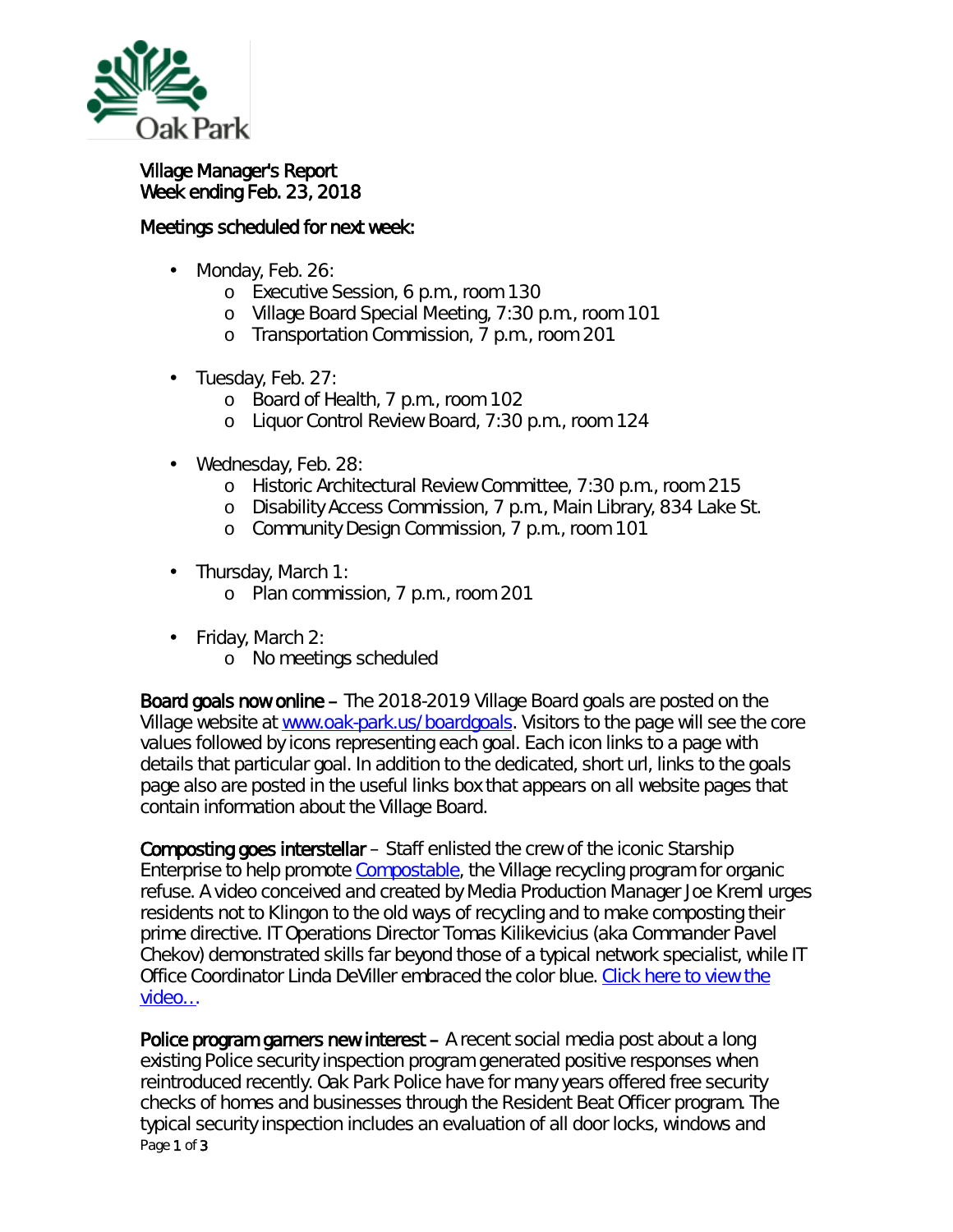entrances as well as garage doors and windows. The inspection includes recommendations for improvements to deter burglaries, which represented nearly 20 percent of local crime last year. To schedule an inspection appointment, property owners are urged to [contact their Resident Beat Officer](https://www.oak-park.us/village-services/police-department/get-know-your-rbo) or email [police@oak-park.us.](mailto:police@oak-park.us)

Day in Our Village is recruiting – Recruiting is already underway to attract participants and volunteers for the 45th annual *A Day in Our Village*, Oak Park's annual festival celebrating diversity and community involvement scheduled for Sun., June 3. In addition to participants who set up booths, volunteers also are needed to donate an hour or two of time well before the event, distributing promotional literature and hanging posters around the community, as well as help out at the event. Anyone needing more information on participating or volunteering to help can call 708.358.5407 or email [community@oak-park.us.](mailto:community@oak-park.us) Exhibitors can reserve a space online at [www.oak-park.us/diovregistration.](http://www.oak-park.us/diovregistration)

Artists needed – The Oak Park Area Arts Council is managing three separate public projects, each offering an opportunity for local arts to display their talent and perhaps earn a sale or a stipend. The search for 12 pieces of art for the seventh annual Oak Park Sculpture Walk has begun, with a March 30 deadline. Artists also are being sought to paint 20 murals as part of the ongoing program to transform the railroad retaining walls along the Green Line corridor from dull, blank concrete into canvases. The Arts Council also is seeking artists to create hand-painted banners that will be installed on about three dozen new streetlight poles along Harrison Street in the Oak Park Arts District. Artists are invited to visit [www.oakparkareaartscouncil.org](http://www.oakparkareaartscouncil.org/) or email [info@oakparkartsdistrict.com](mailto:info@oakparkartsdistrict.com) for more details.

Municipal service delivery statistics – The upcoming issue of the *OP/FYI* newsletter will include the annual overview of services provided to the community by municipal employees. The March/April issue of the newsletter should begin arriving in residential mailboxes by the end of next week. However, if you would like an early look, the newsletter already is posted online – [just click here to view.](https://www.oak-park.us/newsletters/marchapril-2018/2017-numbers-look-municipal-service-delivery)

Miscellaneous construction updates – South Boulevard is expected to reopen to westbound traffic next week after being completely closed between Harlem Avenue and Marion Street to allow operation of a construction crane. Site cleanup continued this week where the former District 97 administrative building and Robinson's Ribs Restaurant were demolished on Madison Street east of Home Avenue. Engineering staff is taking steps to ensure pedestrians are safe along the outermost perimeter of the demolition site. Data collection surveys resumed this week for next construction season's road and utility projects.

Page 2 of 3 Public Works activities – Crews were on the streets again Saturday (Feb. 17) as another nearly two inches of snow fell. Streets also were salted Wednesday (Feb. 21) in advance of falling temperatures following the heavy rainfall. As the snow melted, Street Division crews focused on filling potholes, picking up litter and street sweeping. Street Lighting Division crews repaired several traffic signals including at Oak Park Avenue at Madison and Lake streets, and at Harvey Avenue and Lake Street where weather-related power interruptions and outages occurred. Street Lighting Division crews repaired damaged cables in the 1000 block of north Oak Park Avenue. Water & Sewer Division crews repaired broken fire hydrants at Cuyler Avenue and Harrison Street and at Washington Boulevard and Euclid Avenue, and water